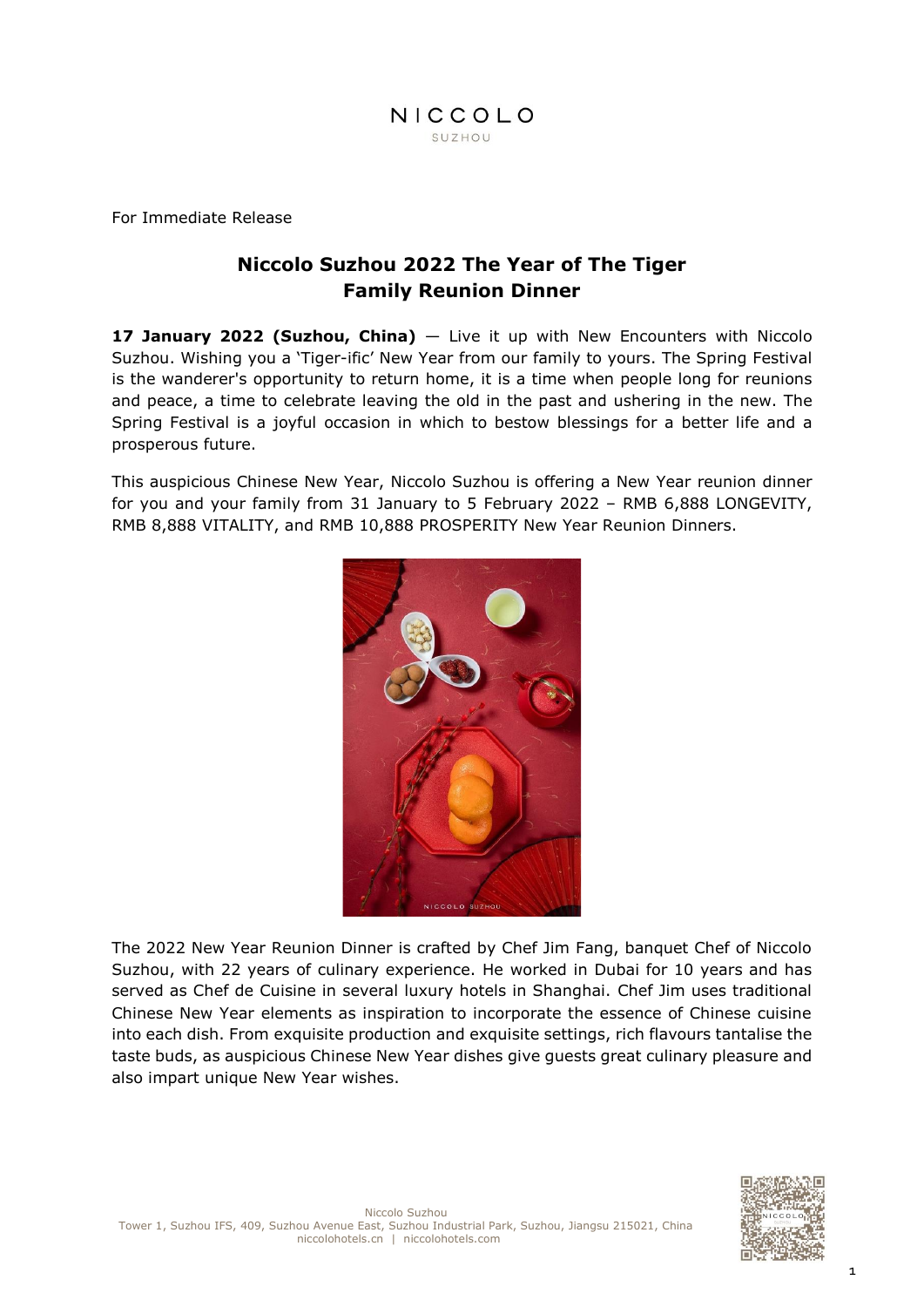



*Jim Fang - banquet Chef of Niccolo Suzhou*

# **RMB 6,888 LONGEVITY New Year Reunion Dinner**

This menu offers delicious traditional dishes such as "Stir-fried Beef with Black Pepper Sauce" and "Steamed Scallops with Gold Garlic Rice Noodles", "Winter Bamboo Shoots, Dry Ham, Abalone, Shrimp, Vegetables" and "Cordyceps Flower and Chinese Wolfberry Free-range Chicken Soup". At the same time, Chef Jim has incorporated the ingenuity and creativity of his team into the menu, including the combination of Chinese and Western foods such as "Braised Boston Lobster with Butter in Superior Soup" and "Golden Fried Crispy Chicken". With exquisite dishes and an elegant dining environment, guests can enjoy delicious food and beautiful scenery in the banquet hall on the 116<sup>th</sup> floor of Niccolo Suzhou.



*RMB 6,888 LONGEVITY*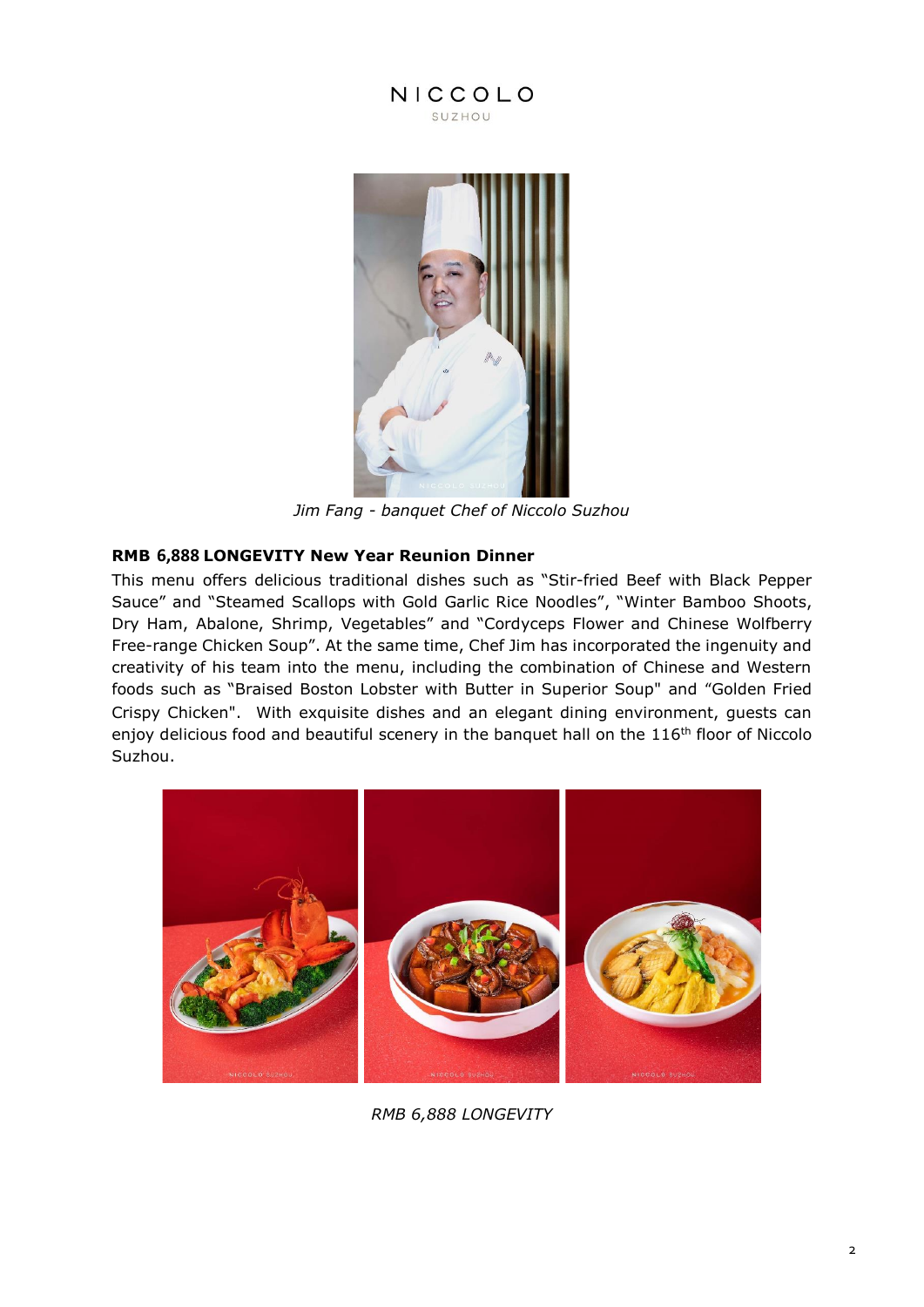# **RMB 8,888 VITALITY New Year Reunion Dinner**

The innovative dishes include "Wok-seared Sea Scallops with XO Sauce", "Steamed Red Grouper Hong Kong Style" and many more. Pairing with exquisite dessert and a fruit plate, your New Year's Eve, along with the food and wine, make for a happy reunion with your family.

Both RMB 6,888 LONGEVITY and RMB 8,888 VITALITY New Year Reunion Dinners offer exquisite products and each table has eye-catching New Year decorations on it. The offer also comes with free parking benefits.



*RMB 8,888 VITALITY*

# **RMB 10,888 PROSPERITY New Year Reunion Dinner**

This offer gives guests a private family reunion space with exquisite dishes made with served in a private dining room, with a flower arrangement, welcome snacks and a fruit plate. You can also enjoy 2 hours of soft drinks, beer and specified wine, plus one sky afternoon tea voucher.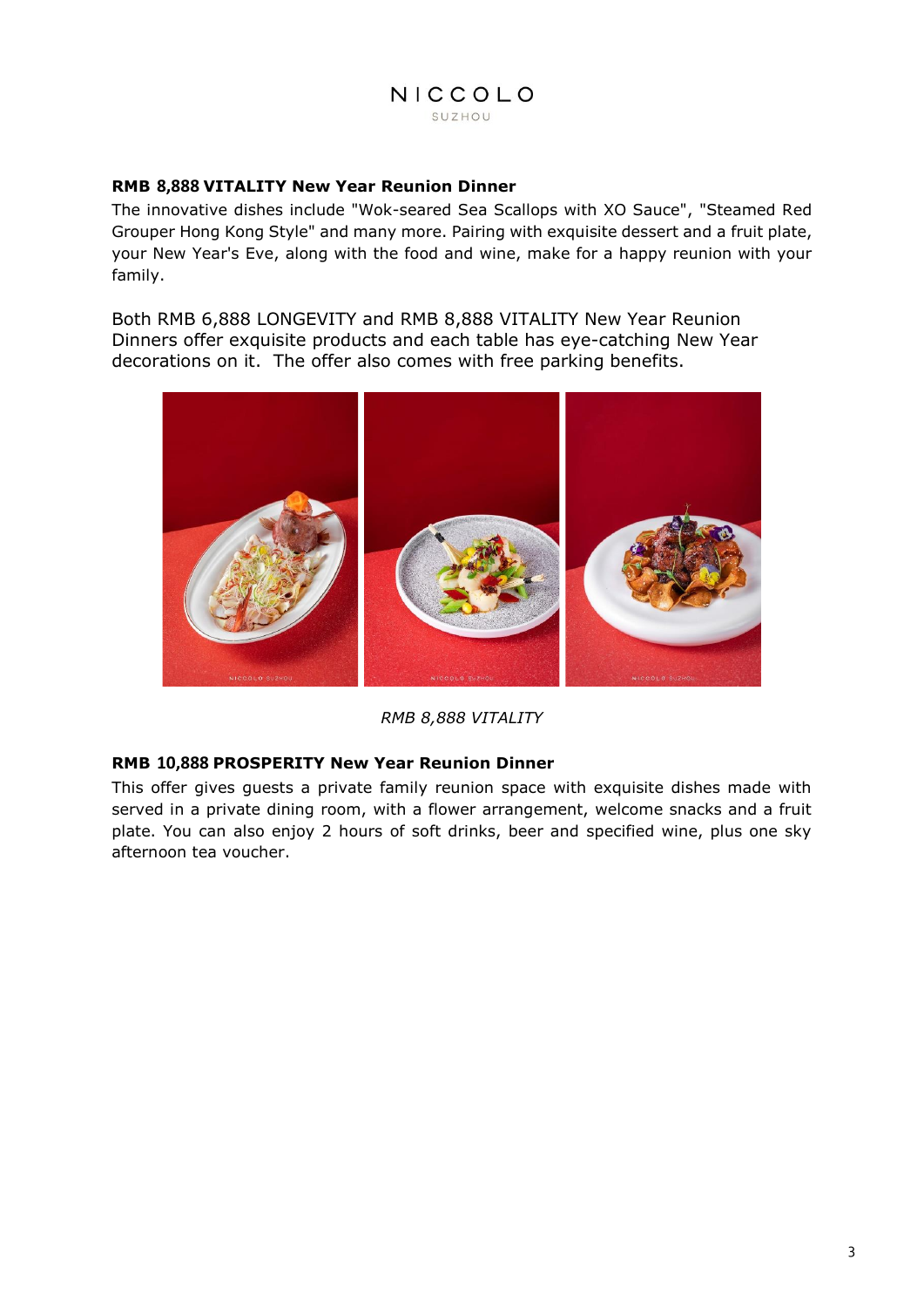

The glittering 340-square-metre Niccolo Room, the 115<sup>th</sup> floor Milano Room, the 116<sup>th</sup> floor Conservatory, Roma Room, Venezia Room, and VIP Lounge can do a customised New Year's Eve dinner, various parties and banquet activities. With attentive service and attention to detail required for important business meetings and elaborate occasions, Niccolo Suzhou is set to become the epicentre of stylish and luxurious events.



*Niccolo Room and VIP Lounge*

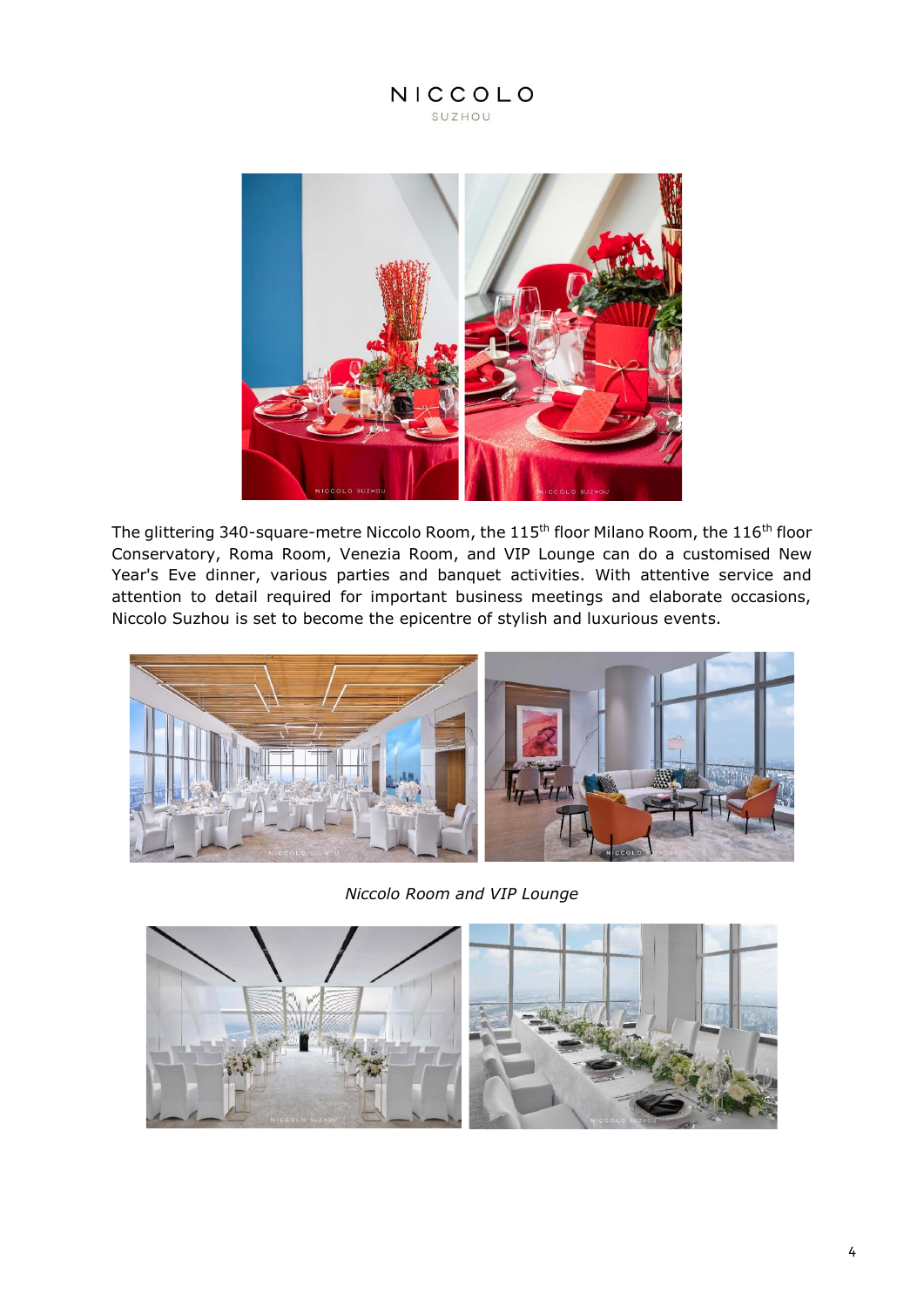## NICCOLO SUZHOU

#### *The Conservatory and Milano Room*

Venue: 115<sup>th</sup> and 116<sup>th</sup> floors of Niccolo Suzhou, rooms and seats limited, advance reservation is required.

For more information, please visit the official WeChat account, "Niccolo Suzhou". For reservations or information, please call +86 158 9544 0698 at least one day in advance or visit us at 409 East Suzhou Avenue, Suzhou Industrial Park.

\*END\*

## **About Niccolo Suzhou NEW ENCOUNTERS. TIMELESS PLEASURES.**

Niccolo Suzhou features 233 spacious, chic and elegant guestrooms, including 20 suites. Sky-high destination dining offers include Niccolo Kitchen, The Tea Lounge and BAR 115. The event spaces on the  $116<sup>th</sup>$  floor make the perfect venues for various occasions, while the ultimate sanctuary of well-being and fitness on the  $117<sup>th</sup>$  floor delivers an exquisite experience for the senses. For more information, visit [niccolohotels.com.](file:///I:/4%20-%20MARCOM/3.%20PR/3.%20Press%20Release/2021.4.16%20approve/Niccolo%20Suzhou%20features%20233%20spacious,%20chic%20and%20elegant%20guestrooms%20including%2020%20suites.%20Sky-high%20destination%20dining%20offers%20include%20Niccolo%20Kitchen,%20The%20Tea%20Lounge%20and%20Bar%20115.%20The%20event%20spaces%20on%20the%20116th%20floor%20make%20the%20perfect%20venues%20for%20various%20occasions,%20while%20the%20ultimate%20sanctuary%20of%20well-being%20and%20fitness%20on%20the%20117th%20floor%20delivers%20an%20exquisite%20experience%20for%20the%20senses.%20For%20further%20information,%20please%20contact%20your%20travel%20professional%20or%20visit%20niccolohotels.com.)



#### **About GHA DISCOVERY**

Launched in 2010, GHA DISCOVERY is the world's largest loyalty programme for independent hotel brands, featuring more than 500 hotels, resorts and palaces across 35 brands. Members enjoy VIP recognition, thoughtful benefits and generous rewards at home or away. Recently the programme has evolved to include an additional tier and flexible paths to upgrade through nights/stays, eligible purchases or number of brands stayed at, making it easier and faster for members to reach elite status. Unlike more